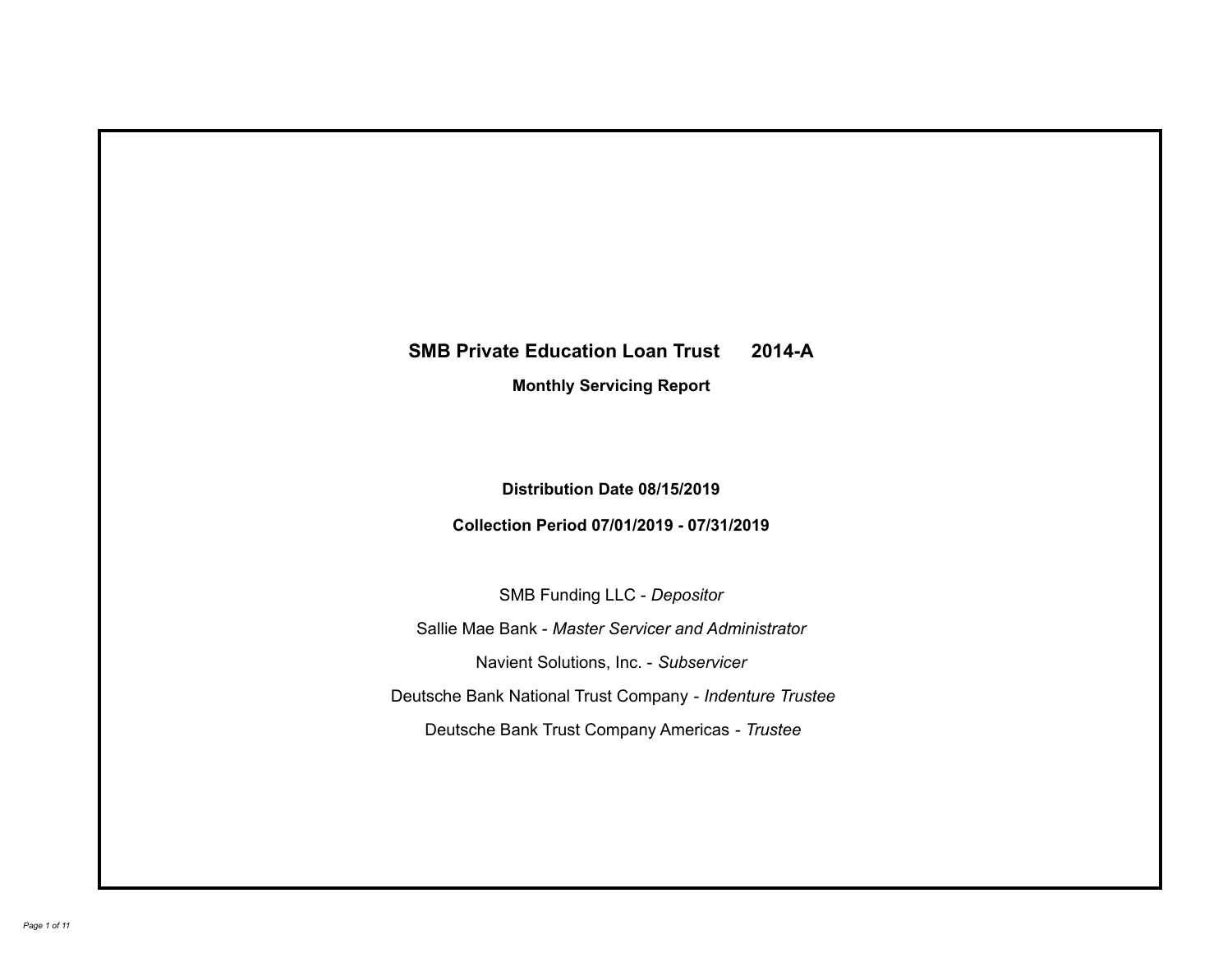| <b>Deal Parameters</b> |
|------------------------|
|------------------------|

| Α       | <b>Student Loan Portfolio Characteristics</b>   |                   | 08/07/2014       | 06/30/2019       | 07/31/2019       |
|---------|-------------------------------------------------|-------------------|------------------|------------------|------------------|
|         | <b>Principal Balance</b>                        |                   | \$361,523,983.59 | \$187,279,446.56 | \$183,680,670.67 |
|         | Interest to be Capitalized Balance              |                   | 17,313,307.43    | 4,380,963.93     | 4,228,397.43     |
|         | Pool Balance                                    |                   | \$378,837,291.02 | \$191,660,410.49 | \$187,909,068.10 |
|         | Weighted Average Coupon (WAC)                   |                   | 7.81%            | 9.34%            | 9.26%            |
|         | Weighted Average Remaining Term                 |                   | 138.29           | 162.73           | 163.91           |
|         | Number of Loans                                 |                   | 33,555           | 17,432           | 17,133           |
|         | Number of Borrowers                             |                   | 26,651           | 13,827           | 13,577           |
|         | Pool Factor                                     |                   |                  | 0.505917488      | 0.496015235      |
|         | Since Issued Total Constant Prepayment Rate (1) |                   |                  | 7.95%            | 7.99%            |
| $\sf B$ | <b>Debt Securities</b>                          | <b>Cusip/Isin</b> | 07/15/2019       |                  | 08/15/2019       |
|         | A <sub>2</sub> A                                | 784456AB1         | \$23,374,993.55  |                  | \$22,032,054.38  |
|         | A <sub>2</sub> B                                | 784456AC9         | \$23,374,993.54  |                  | \$22,032,054.37  |
|         | A3                                              | 784456AD7         | \$50,000,000.00  |                  | \$50,000,000.00  |
|         | B                                               | 784456AE5         | \$36,000,000.00  |                  | \$36,000,000.00  |
|         | C                                               | 784456AF2         | \$42,000,000.00  |                  | \$42,000,000.00  |
|         |                                                 |                   |                  |                  |                  |
| C       | <b>Certificates</b>                             | Cusip/Isin        | 07/15/2019       |                  | 08/15/2019       |
|         | <b>Excess Distribution</b>                      | 784456105         | \$100,000.00     |                  | \$100,000.00     |
|         |                                                 |                   |                  |                  |                  |
| D       | <b>Account Balances</b>                         |                   | 07/15/2019       |                  | 08/15/2019       |
|         | Reserve Account Balance                         |                   | \$958,735.00     |                  | \$958,735.00     |
|         |                                                 |                   |                  |                  |                  |
| E       | <b>Asset / Liability</b>                        |                   | 07/15/2019       |                  | 08/15/2019       |
|         | Overcollateralization Percentage *              |                   | 30.74%           |                  | 30.78%           |
|         | Specified Overcollateralization Amount *        |                   | \$57,498,123.15  |                  | \$56,372,720.43  |
|         | Actual Overcollateralization Amount *           |                   | \$58,910,423.40  |                  | \$57,844,959.35  |

\* Based on the Rated debt securities (Class A and Class B Bonds)

(1) Since Issued Total CPR calculations found in monthly servicing reports issued on or prior to September 15, 2015 originally included loans that were removed from the pool by the sponsor because they became ineligible for the pool between the cut-off date and settlement date. On October 5, 2015, Since Issued Total CPR calculations were revised to exclude these loans and all prior monthly servicing reports were restated. For additional information, see 'Since Issued CPR Methodology' found on page 11 of this report.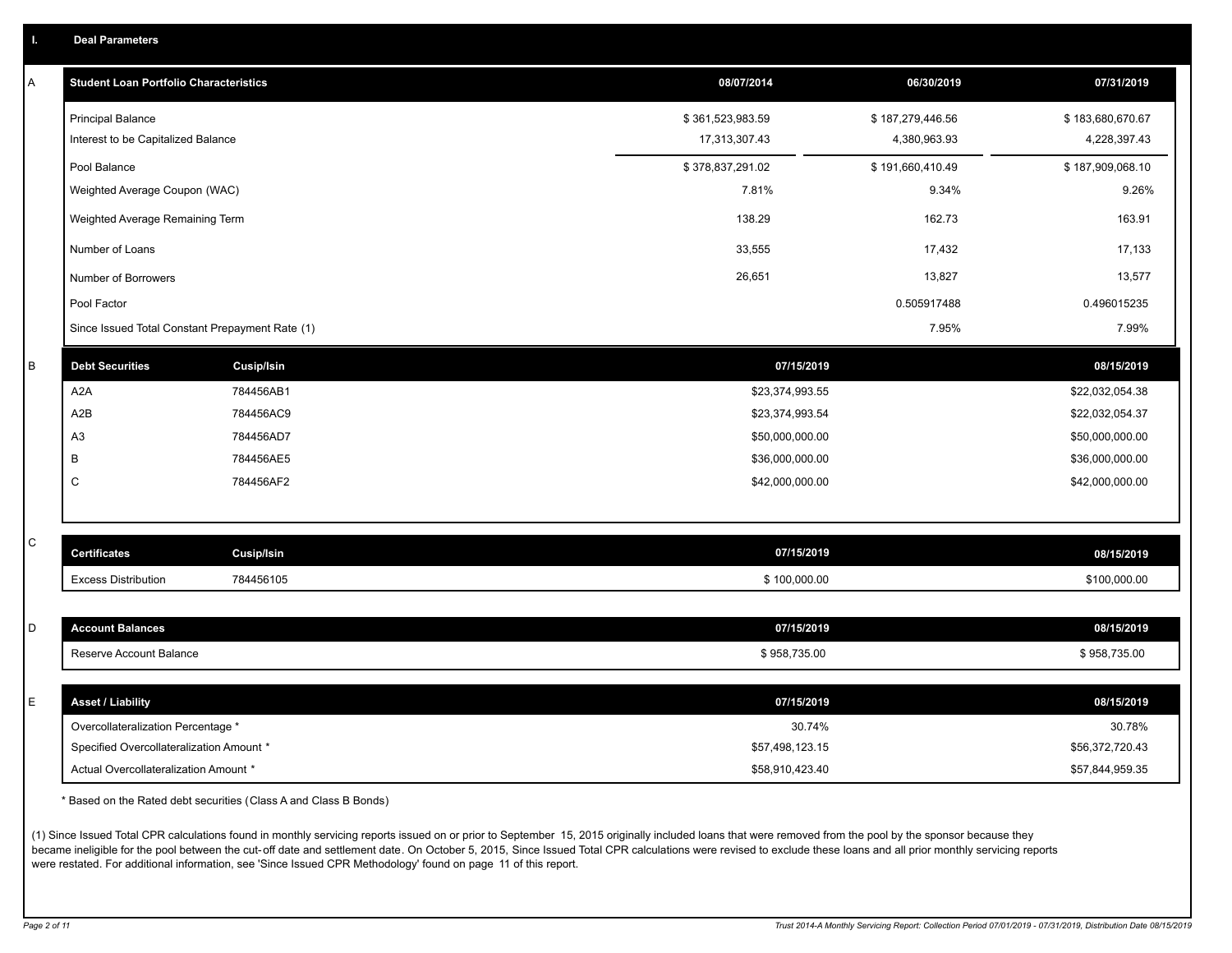### **II. 2014-A Trust Activity 07/01/2019 through 07/31/2019**

| Α | <b>Student Loan Principal Receipts</b>                           |                |  |
|---|------------------------------------------------------------------|----------------|--|
|   | <b>Borrower Principal</b>                                        | 3,723,508.71   |  |
|   | <b>Consolidation Activity Principal</b>                          | 0.00           |  |
|   | Seller Principal Reimbursement                                   | 0.00           |  |
|   | Servicer Principal Reimbursement                                 | 0.00           |  |
|   | Delinquent Principal Purchases by Servicer                       | 0.00           |  |
|   | <b>Other Principal Deposits</b>                                  | 0.00           |  |
|   | <b>Total Principal Receipts</b>                                  | \$3,723,508.71 |  |
| В | <b>Student Loan Interest Receipts</b>                            |                |  |
|   | Borrower Interest                                                | 1,091,433.49   |  |
|   | <b>Consolidation Activity Interest</b>                           | 0.00           |  |
|   | Seller Interest Reimbursement                                    | 0.00           |  |
|   | Servicer Interest Reimbursement                                  | (2,739.15)     |  |
|   | Delinquent Interest Purchases by Servicer                        | 0.00           |  |
|   | <b>Other Interest Deposits</b>                                   | 8,599.28       |  |
|   | <b>Total Interest Receipts</b>                                   | \$1,097,293.62 |  |
| C | <b>Recoveries on Realized Losses</b>                             | \$38,263.52    |  |
| D | <b>Investment Income</b>                                         | \$9,553.76     |  |
| Ε | <b>Funds Borrowed from Next Collection Period</b>                | \$0.00         |  |
| F | <b>Funds Repaid from Prior Collection Period</b>                 | \$0.00         |  |
| G | Loan Sale or Purchase Proceeds                                   | \$0.00         |  |
| H | Initial Deposits to Collection Account                           | \$0.00         |  |
|   | <b>Excess Transferred from Other Accounts</b>                    | \$0.00         |  |
| J | <b>Borrower Benefit Reimbursements</b>                           | \$0.00         |  |
| Κ | <b>Gross Swap Receipt</b>                                        | \$0.00         |  |
| L | <b>Other Deposits</b>                                            | \$0.00         |  |
| м | <b>Other Fees Collected</b>                                      | \$0.00         |  |
| N | <b>AVAILABLE FUNDS</b>                                           | \$4,868,619.61 |  |
| O | Non-Cash Principal Activity During Collection Period             | \$124,732.82   |  |
| P | Aggregate Purchased Amounts by the Depositor, Servicer or Seller | \$0.00         |  |
| Q | Aggregate Loan Substitutions                                     | \$0.00         |  |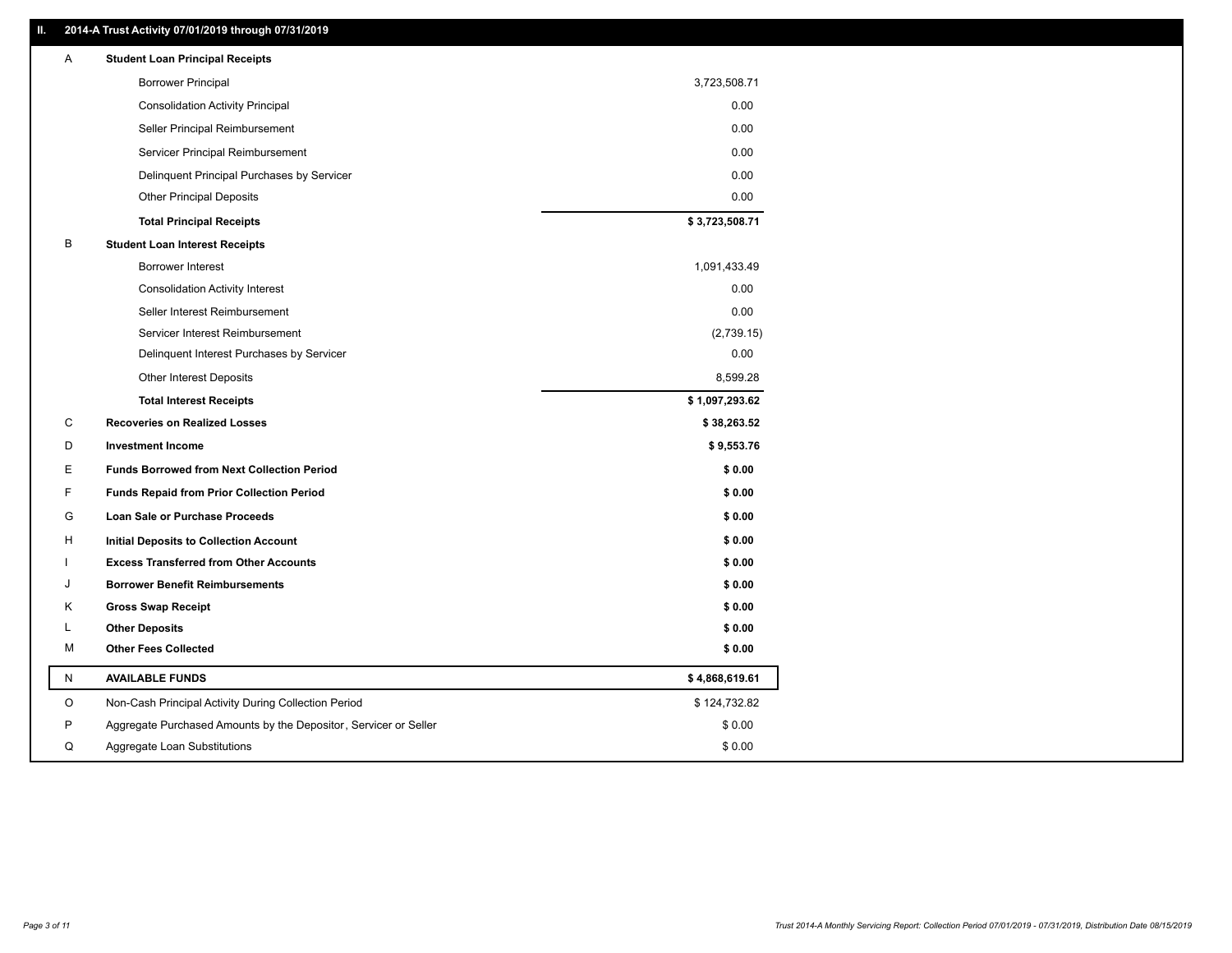|                   |                         |                          |         | 07/31/2019 |                  |                |                          |         | 06/30/2019 |                  |                |
|-------------------|-------------------------|--------------------------|---------|------------|------------------|----------------|--------------------------|---------|------------|------------------|----------------|
|                   |                         | <b>Wtd Avg</b><br>Coupon | # Loans | Principal  |                  | % of Principal | <b>Wtd Avg</b><br>Coupon | # Loans | Principal  |                  | % of Principal |
| INTERIM:          | IN SCHOOL               |                          | 10.19%  | 186        | \$2,408,329.37   | 1.282%         |                          | 10.33%  | 197        | \$2,623,820.02   | 1.369%         |
|                   | <b>GRACE</b>            |                          | 10.05%  | 117        | \$1,700,525.55   | 0.905%         |                          | 10.24%  | 126        | \$1,797,939.32   | 0.938%         |
|                   | <b>DEFERMENT</b>        |                          | 10.32%  | 911        | \$12,146,097.66  | 6.464%         |                          | 10.42%  | 924        | \$12,682,171.19  | 6.617%         |
| <b>REPAYMENT:</b> | <b>CURRENT</b>          |                          | 9.05%   | 14,783     | \$155,638,314.89 | 82.826%        |                          | 9.14%   | 15,115     | \$159,442,467.76 | 83.190%        |
|                   | 31-60 DAYS DELINQUENT   |                          | 9.95%   | 255        | \$3,379,847.84   | 1.799%         |                          | 10.27%  | 213        | \$2,715,657.71   | 1.417%         |
|                   | 61-90 DAYS DELINQUENT   |                          | 10.27%  | 124        | \$1,685,964.05   | 0.897%         |                          | 10.36%  | 183        | \$2,465,201.88   | 1.286%         |
|                   | 91-120 DAYS DELINQUENT  |                          | 10.31%  | 140        | \$1,952,000.05   | 1.039%         |                          | 10.45%  | 100        | \$1,640,483.69   | 0.856%         |
|                   | 121-150 DAYS DELINQUENT |                          | 10.32%  | 71         | \$1,188,789.07   | 0.633%         |                          | 10.75%  | 76         | \$1,107,794.34   | 0.578%         |
|                   | 151-180 DAYS DELINQUENT |                          | 10.77%  | 53         | \$787,884.51     | 0.419%         |                          | 10.53%  | 55         | \$884,397.99     | 0.461%         |
|                   | > 180 DAYS DELINQUENT   |                          | 11.09%  | 37         | \$609,798.25     | 0.325%         |                          | 10.90%  | 43         | \$724,091.37     | 0.378%         |
|                   | FORBEARANCE             |                          | 10.10%  | 456        | \$6,411,516.86   | 3.412%         |                          | 9.88%   | 400        | \$5,576,385.22   | 2.910%         |
| <b>TOTAL</b>      |                         |                          |         | 17,133     | \$187,909,068.10 | 100.00%        |                          |         | 17,432     | \$191,660,410.49 | 100.00%        |
|                   |                         |                          |         |            |                  |                |                          |         |            |                  |                |

Percentages may not total 100% due to rounding \*

\*\* Smart Option Interest Only loans and \$25 Fixed Payment loans classified as in repayment whether student borrowers are in school, in grace, in deferment or required to make full principal and interest payments on their l

\*\*\* To conform with company standard reporting these sections now include Princial and Interest Accrued to Capitalize.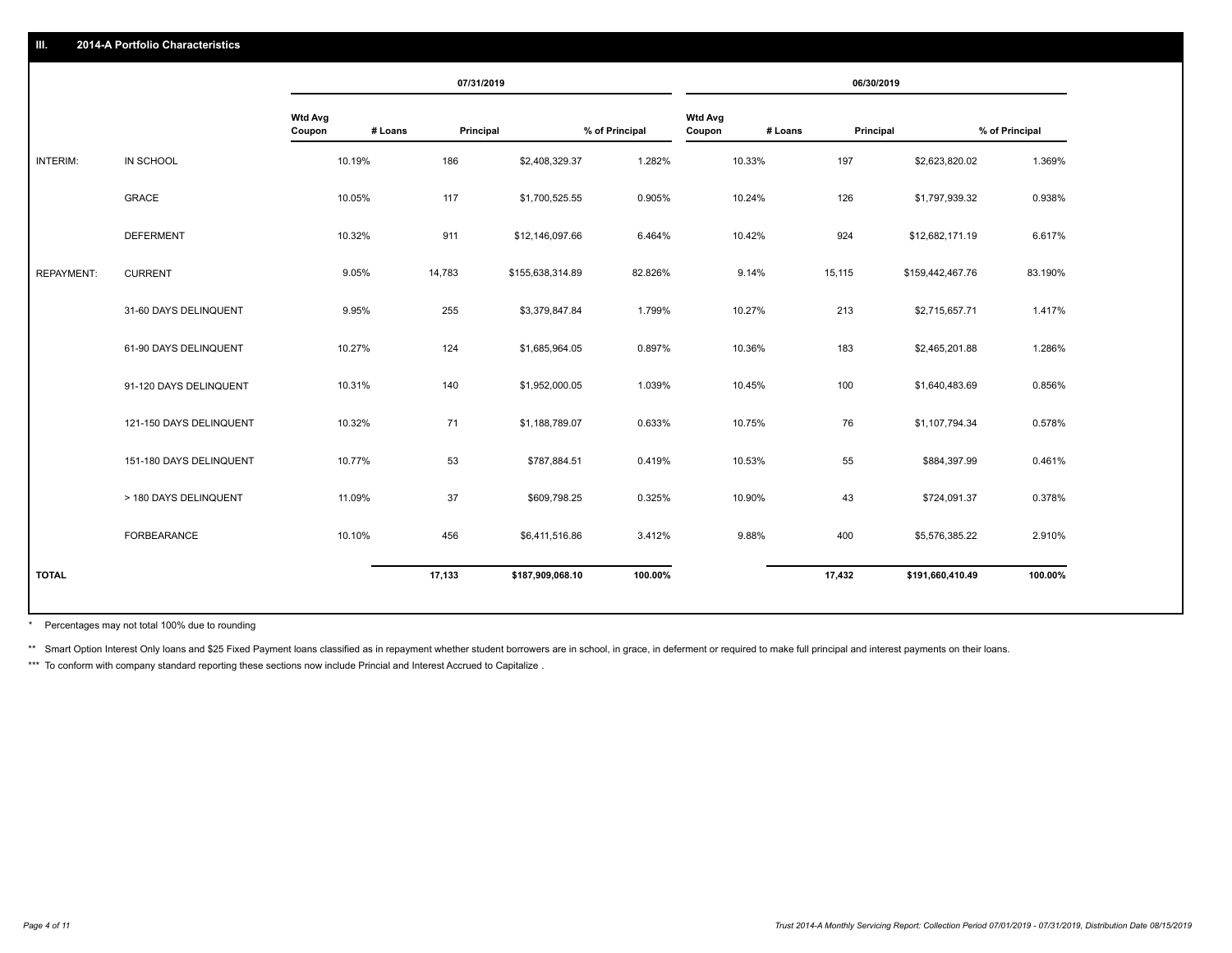|                                                         | 7/31/2019        | 6/30/2019        |
|---------------------------------------------------------|------------------|------------------|
| Pool Balance                                            | \$187,909,068.10 | \$191,660,410.49 |
| Total # Loans                                           | 17,133           | 17,432           |
| Total # Borrowers                                       | 13,577           | 13,827           |
| Weighted Average Coupon                                 | 9.26%            | 9.34%            |
| Weighted Average Remaining Term                         | 163.91           | 162.73           |
| Percent of Pool - Cosigned                              | 93.7%            | 93.8%            |
| Percent of Pool - Non Cosigned                          | 6.3%             | 6.2%             |
| Borrower Interest Accrued for Period                    | \$1,456,843.02   | \$1,423,990.59   |
| Outstanding Borrower Interest Accrued                   | \$5,680,645.18   | \$5,845,202.71   |
| Gross Principal Realized Loss - Periodic *              | \$361,663.21     | \$461,119.69     |
| Gross Principal Realized Loss - Cumulative *            | \$14,029,106.08  | \$13,667,442.87  |
| Delinquent Principal Purchased by Servicer - Periodic   | \$0.00           | \$0.00           |
| Delinguent Principal Purchased by Servicer - Cumulative | \$0.00           | \$0.00           |
| Recoveries on Realized Losses - Periodic                | \$38,263.52      | \$23,099.20      |
| Recoveries on Realized Losses - Cumulative              | \$1,178,176.90   | \$1,139,913.38   |
| Net Losses - Periodic                                   | \$323,399.69     | \$438,020.49     |
| Net Losses - Cumulative                                 | \$12,850,929.18  | \$12,527,529.49  |
| <b>Cumulative Gross Defaults</b>                        | \$14,029,106.08  | \$13,667,442.87  |
| Change in Gross Defaults                                | \$361,663.21     | \$461,119.69     |
| Non-Cash Principal Activity - Capitalized Interest      | \$486,389.23     | \$559,896.02     |
| Since Issued Total Constant Prepayment Rate (CPR) (1)   | 7.99%            | 7.95%            |
| <b>Loan Substitutions</b>                               | \$0.00           | \$0.00           |
| <b>Cumulative Loan Substitutions</b>                    | \$0.00           | \$0.00           |
| <b>Unpaid Master Servicing Fees</b>                     | \$0.00           | \$0.00           |
| <b>Unpaid Sub-Servicing Fees</b>                        | \$0.00           | \$0.00           |
| <b>Unpaid Administration Fees</b>                       | \$0.00           | \$0.00           |
| Unpaid Carryover Master Servicing Fees                  | \$0.00           | \$0.00           |
| Unpaid Carryover Sub-Servicing Fees                     | \$0.00           | \$0.00           |
| Note Interest Shortfall                                 | \$0.00           | \$0.00           |

\* In accordance with the Sub-Servicer's current policies and procedures, after September 1, 2017 loans subject to bankruptcy claims generally will not be reported as a charged- off unless and until they are delinquent for

(1) Since Issued Total CPR calculations found in monthly servicing reports issued on or prior to September 15, 2015 originally included loans that were removed from the pool by the sponsor because they became ineligible fo between the cut-off date and settlement date. On October 5, 2015, Since Issued Total CPR calculations were revised to exclude these loans and all prior monthly servicing reports were restated. For additional information, s CPR Methodology' found on page 11 of this report.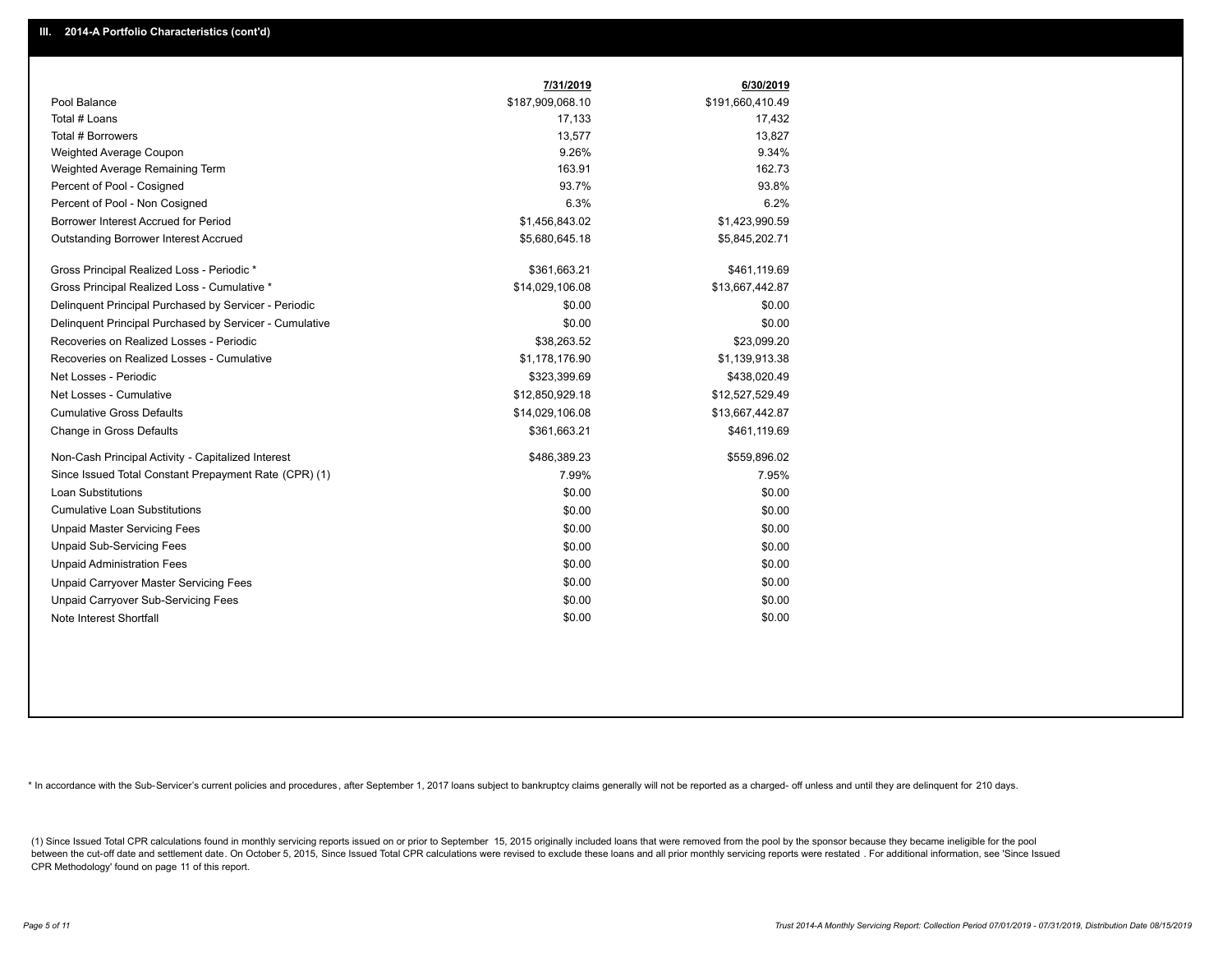## **IV. 2014-A Portfolio Statistics by Loan Program**

|                                                        | Weighted<br><b>Average Coupon</b> | # LOANS | <b>\$ AMOUNT</b> | $%$ *    |
|--------------------------------------------------------|-----------------------------------|---------|------------------|----------|
| - Smart Option Deferred Loans                          | 9.58%                             | 8,370   | \$93,120,284.66  | 49.556%  |
| - Smart Option Fixed Pay Loans                         | 9.23%                             | 4,963   | \$66,150,156.30  | 35.203%  |
| - Smart Option Interest-Only Loans                     | 8.26%                             | 3,800   | \$28,638,627.14  | 15.241%  |
| - Other Loan Programs                                  | 0.00%                             | 0.00    | \$0.00           | 0.000%   |
| <b>Total</b>                                           | 9.26%                             | 17,133  | \$187,909,068.10 | 100.000% |
| Prime Indexed Loans -- Monthly Reset Adjustable        |                                   |         | \$0.00           |          |
| Prime Indexed Loans -- Monthly Reset Non-Adjustable    |                                   |         | \$0.00           |          |
| Prime Indexed Loans -- Quarterly Reset Adjustable      |                                   |         | \$0.00           |          |
| Prime Indexed Loans -- Quarterly Reset Non-Adjustable  |                                   |         | \$0.00           |          |
| Prime Indexed Loans -- Annual Reset                    |                                   |         | \$0.00           |          |
| <b>T-Bill Indexed Loans</b>                            |                                   |         | \$0.00           |          |
| <b>Fixed Rate Loans</b>                                |                                   |         | \$25,435,879.40  |          |
| <b>LIBOR Indexed Loans</b>                             |                                   |         | \$162,473,188.70 |          |
|                                                        |                                   |         |                  |          |
| * Note: Percentages may not total 100% due to rounding |                                   |         |                  |          |

To conform with company standard reporting these sections now include Princial and Interest Accrued to Capitalize .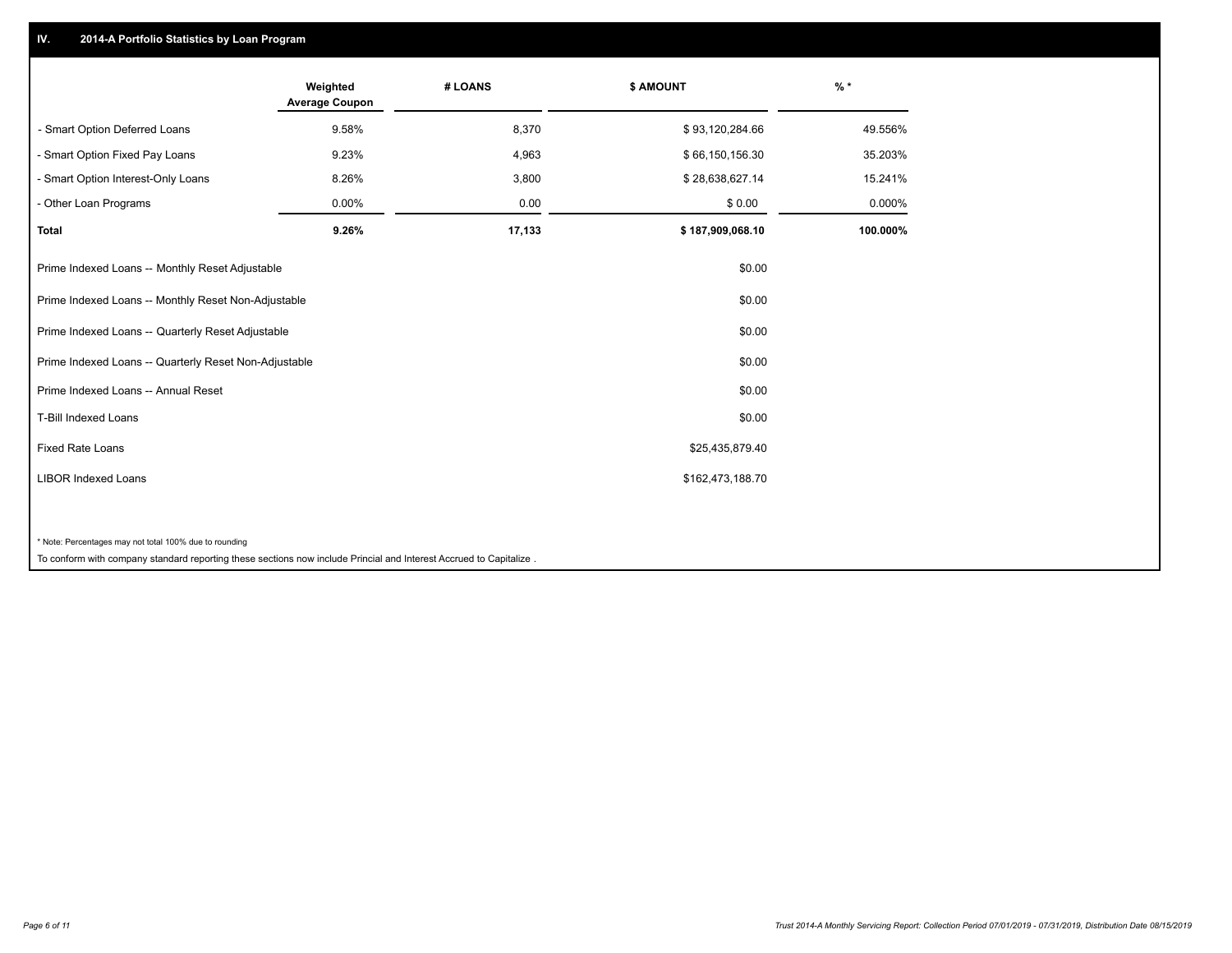| v. | 2014-A Reserve Account and Principal Distribution Calculations                                                                                                                                     |                  |  |
|----|----------------------------------------------------------------------------------------------------------------------------------------------------------------------------------------------------|------------------|--|
| А. | <b>Reserve Account</b>                                                                                                                                                                             |                  |  |
|    | Specified Reserve Account Balance                                                                                                                                                                  | \$958,735.00     |  |
|    | Actual Reserve Account Balance                                                                                                                                                                     | \$958,735.00     |  |
| В. | <b>Principal Distribution Amount</b>                                                                                                                                                               |                  |  |
|    | Class A Notes Outstanding<br>i.                                                                                                                                                                    | \$96,749,987.09  |  |
|    | Pool Balance<br>ii.                                                                                                                                                                                | \$187,909,068.10 |  |
|    | First Priority Principal Distribution Amount (i - ii)<br>iii.                                                                                                                                      | \$0.00           |  |
|    | Class A and B Notes Outstanding<br>iv.                                                                                                                                                             | \$132,749,987.09 |  |
|    | First Priority Principal Distribution Amount<br>v.                                                                                                                                                 | \$0.00           |  |
|    | Pool Balance<br>vi.                                                                                                                                                                                | \$187,909,068.10 |  |
|    | Specified Overcollateralization Amount<br>vii.                                                                                                                                                     | \$56,372,720.43  |  |
|    | viii. Regular Principal Distribution Amount (iv - v) - (vi - vii)                                                                                                                                  | \$1,213,639.42   |  |
|    |                                                                                                                                                                                                    |                  |  |
|    | Notes Outstanding<br>ix.                                                                                                                                                                           | \$174,749,987.09 |  |
|    | First Priority Principal Distribution Amount<br>х.                                                                                                                                                 | \$0.00           |  |
|    | Regular Principal Distribution Amount<br>xi.                                                                                                                                                       | \$1,213,639.42   |  |
|    | Available Funds (after payment of waterfall items A through J) *<br>xii.                                                                                                                           | \$2,944,477.84   |  |
|    | xiii. Additional Principal Distribution Amount (min(ix - x - xi, xiii))                                                                                                                            | \$1,472,238.92   |  |
|    | * Represents 50% of value if the principal balance of the notes is greater than 10% of initial principal balance of the notes or the Class A and Class B note are reduced to 0, otherwise the full |                  |  |

value is shown.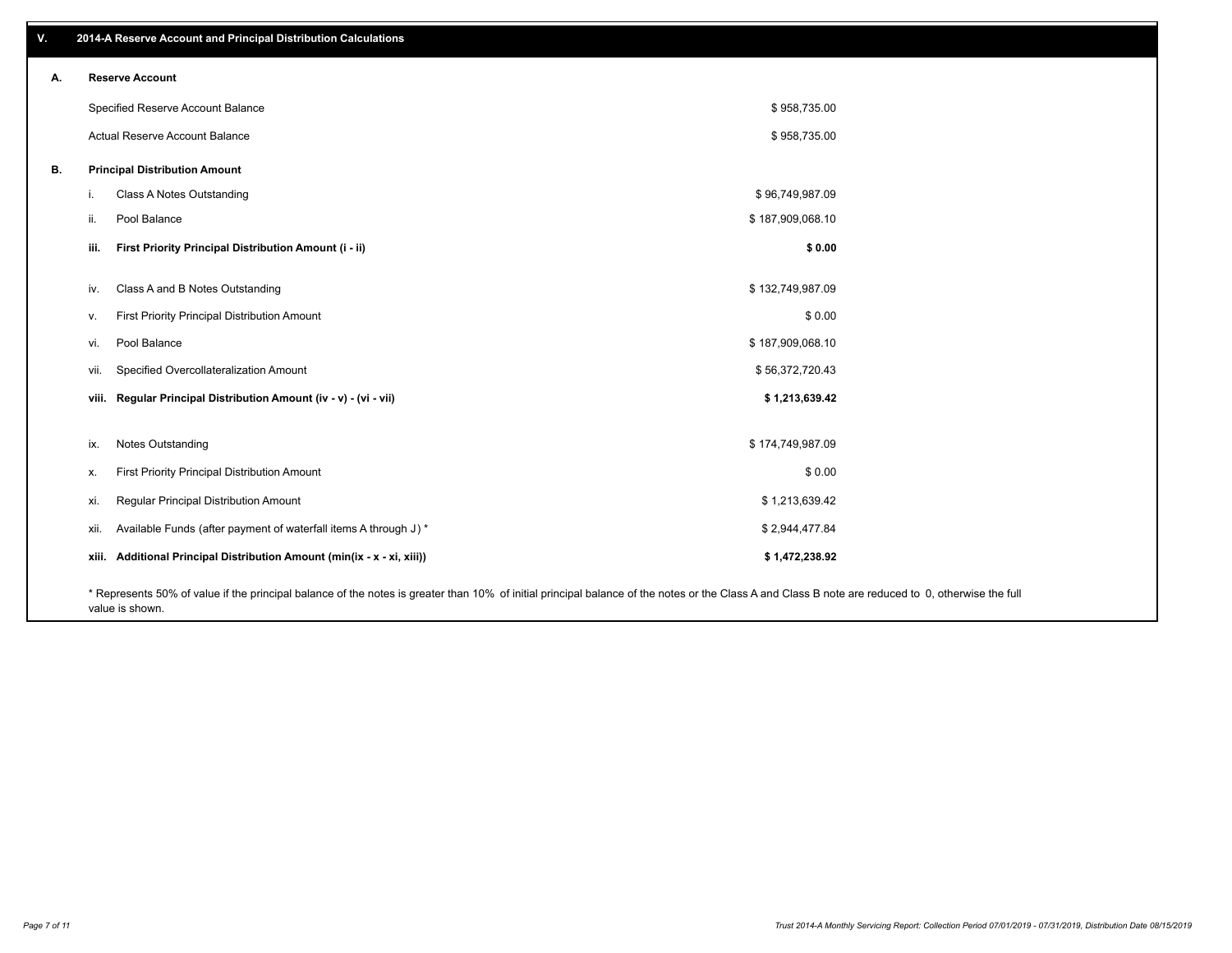|              |                                                                                                                                                                                                     | Paid             | <b>Funds Balance</b> |
|--------------|-----------------------------------------------------------------------------------------------------------------------------------------------------------------------------------------------------|------------------|----------------------|
|              | <b>Total Available Funds</b>                                                                                                                                                                        |                  | \$4,868,619.61       |
| Α            | <b>Trustee Fees</b>                                                                                                                                                                                 | \$0.00           | \$4,868,619.61       |
| В            | i. Master Servicing Fees                                                                                                                                                                            | \$7,863.04       | \$4,860,756.57       |
|              | ii. Sub-Servicing Fees                                                                                                                                                                              | \$124,426.95     | \$4,736,329.62       |
| $\mathsf C$  | i. Administration Fees                                                                                                                                                                              | \$6,667.00       | \$4,729,662.62       |
|              | ii. Unreimbursed Administrator Advances plus any Unpaid                                                                                                                                             | \$0.00           | \$4,729,662.62       |
| D            | Class A Noteholders Interest Distribution Amount                                                                                                                                                    | \$294,045.36     | \$4,435,617.26       |
| Е            | <b>First Priority Principal Payment</b>                                                                                                                                                             | \$0.00           | \$4,435,617.26       |
| F            | Class B Noteholders Interest Distribution Amount                                                                                                                                                    | \$120,000.00     | \$4,315,617.26       |
| G            | Class C Noteholders Interest Distribution Amount                                                                                                                                                    | \$157,500.00     | \$4,158,117.26       |
| H            | Reinstatement Reserve Account                                                                                                                                                                       | \$0.00           | \$4,158,117.26       |
| $\mathbf{I}$ | Regular Principal Distribution                                                                                                                                                                      | \$1,213,639.42   | \$2,944,477.84       |
| J            | i. Carryover Master Servicing Fees                                                                                                                                                                  | \$0.00           | \$2,944,477.84       |
|              | ii. Carryover Sub-servicing Fees                                                                                                                                                                    | \$0.00           | \$2,944,477.84       |
| Κ            | Additional Principal Distribution Amount                                                                                                                                                            | \$1,472,238.92   | \$1,472,238.92       |
| L.           | Unpaid Expenses of Trustee                                                                                                                                                                          | \$0.00           | \$1,472,238.92       |
| M            | Unpaid Expenses of Administrator                                                                                                                                                                    | \$0.00           | \$1,472,238.92       |
| N            | Remaining Funds to the Excess Distribution Certificateholder                                                                                                                                        | \$1,472,238.92   | \$0.00               |
|              | <b>Waterfall Conditions</b>                                                                                                                                                                         |                  |                      |
|              |                                                                                                                                                                                                     |                  |                      |
| Α.           | <b>Class C Noteholders' Interest Distribution Condition</b>                                                                                                                                         |                  |                      |
|              | Pool Balance<br>i.                                                                                                                                                                                  | \$187,909,068.10 |                      |
|              | Class A and B Notes Outstanding<br>ii.                                                                                                                                                              | \$132,749,987.09 |                      |
|              | Class C Noteholders' Interest Distribution Ratio (i / ii)<br>iii.                                                                                                                                   | 141.55%          |                      |
|              | Minimum Ratio<br>iv.                                                                                                                                                                                | 110.00%          |                      |
|              | Is the Class C Noteholders' Interest Distribution Condition Satisfied (iii > iv)<br>٧.                                                                                                              | Υ                |                      |
|              | Note: If the Class C Noteholders' Interest Distribution Condition is satisfied then the amount of interest accrued at the Class C Rate for the Accrual Period is Released on the distribution Date. |                  |                      |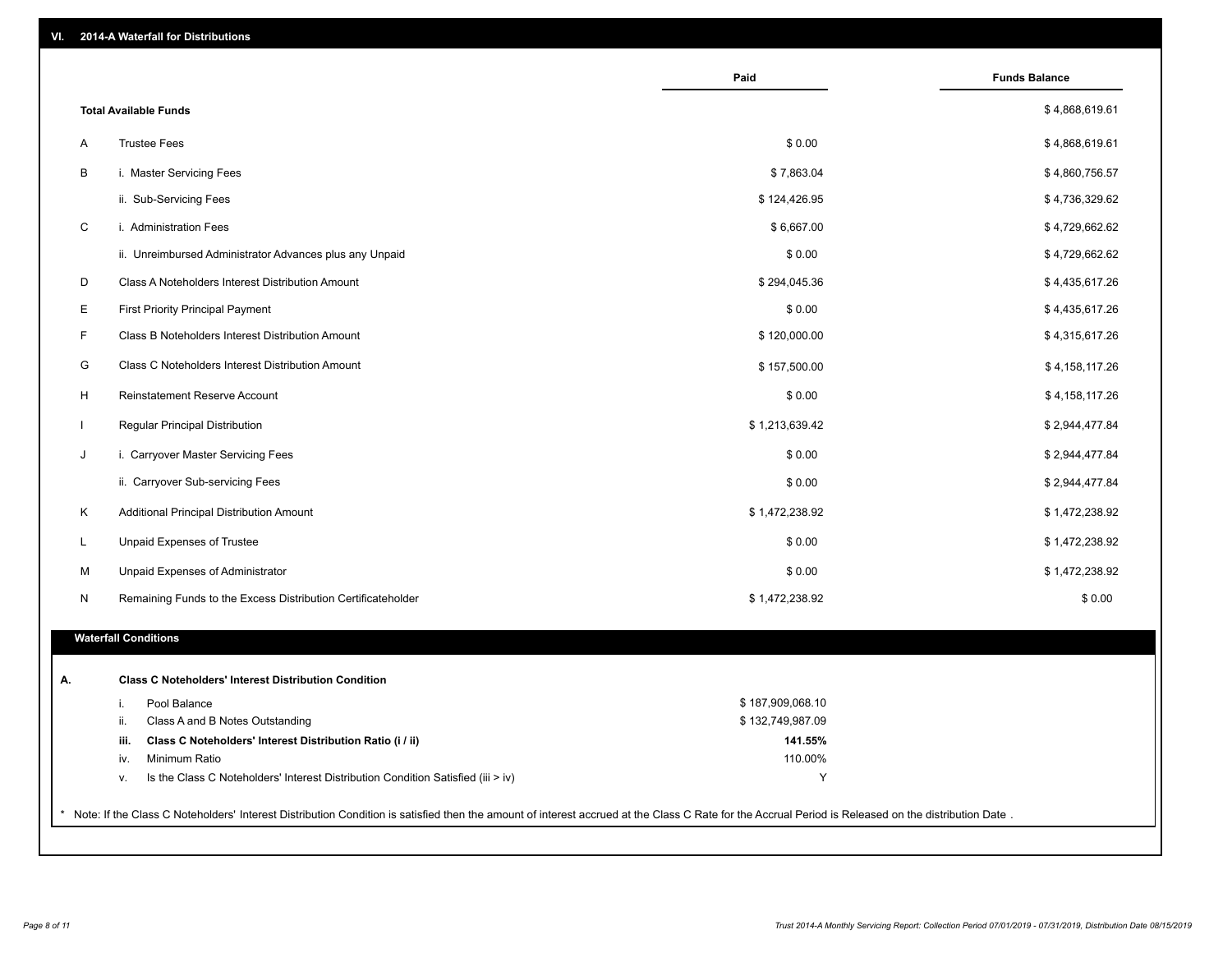| <b>Distribution Amounts</b>                                |                         |                         |                         |
|------------------------------------------------------------|-------------------------|-------------------------|-------------------------|
|                                                            | A <sub>2</sub> A        | A <sub>2</sub> B        | A3                      |
| Cusip/Isin                                                 | 784456AB1               | 784456AC9               | 784456AD7               |
| <b>Beginning Balance</b>                                   | \$23,374,993.55         | \$23,374,993.54         | \$50,000,000.00         |
| Index                                                      | <b>FIXED</b>            | <b>LIBOR</b>            | <b>LIBOR</b>            |
| Spread/Fixed Rate                                          | 3.05%                   | 1.15%                   | 1.50%                   |
| Record Date (Days Prior to Distribution)                   | 1 NEW YORK BUSINESS DAY | 1 NEW YORK BUSINESS DAY | 1 NEW YORK BUSINESS DAY |
| Accrual Period Begin                                       | 7/15/2019               | 7/15/2019               | 7/15/2019               |
| <b>Accrual Period End</b>                                  | 8/15/2019               | 8/15/2019               | 8/15/2019               |
| Daycount Fraction                                          | 0.08333333              | 0.08611111              | 0.08611111              |
| Interest Rate*                                             | 3.05000%                | 3.47500%                | 3.82500%                |
| <b>Accrued Interest Factor</b>                             | 0.002541667             | 0.002992361             | 0.003293750             |
| <b>Current Interest Due</b>                                | \$59,411.44             | \$69,946.42             | \$164,687.50            |
| Interest Shortfall from Prior Period Plus Accrued Interest | $$ -$                   | $\mathsf{\$}$ -         | $\mathsf{\$}$ -         |
| <b>Total Interest Due</b>                                  | \$59,411.44             | \$69,946.42             | \$164,687.50            |
| <b>Interest Paid</b>                                       | \$59,411.44             | \$69,946.42             | \$164,687.50            |
| <b>Interest Shortfall</b>                                  | $$ -$                   | $\mathsf{\$}$ .         | $\frac{1}{2}$ -         |
| <b>Principal Paid</b>                                      | \$1,342,939.17          | \$1,342,939.17          | $$ -$                   |
| <b>Ending Principal Balance</b>                            | \$22,032,054.38         | \$22,032,054.37         | \$50,000,000.00         |
| Paydown Factor                                             | 0.019749105             | 0.019749105             | 0.000000000             |
| <b>Ending Balance Factor</b>                               | 0.324000800             | 0.324000800             | 1.000000000             |

\* Pay rates for Current Distribution. For the interest rates applicable to the next distribution date, please see https://www.salliemae.com/about/investors/data/SMBabrate.txt.

**VII. 2014-A Distributions**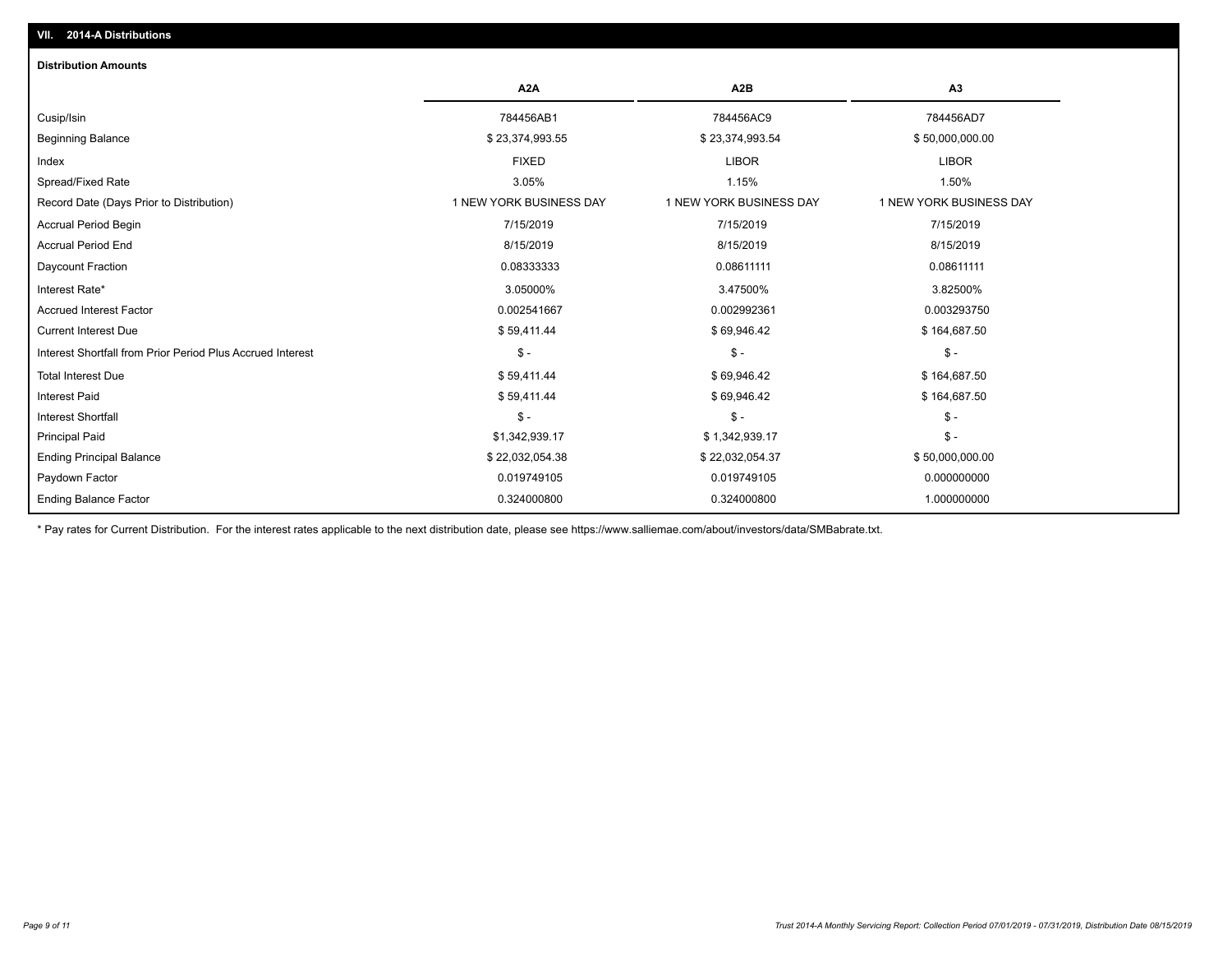| <b>Distribution Amounts</b>                                |                         |                         |
|------------------------------------------------------------|-------------------------|-------------------------|
|                                                            | в                       | C                       |
| Cusip/Isin                                                 | 784456AE5               | 784456AF2               |
| <b>Beginning Balance</b>                                   | \$36,000,000.00         | \$42,000,000.00         |
| Index                                                      | <b>FIXED</b>            | <b>FIXED</b>            |
| Spread/Fixed Rate                                          | 4.00%                   | 4.50%                   |
| Record Date (Days Prior to Distribution)                   | 1 NEW YORK BUSINESS DAY | 1 NEW YORK BUSINESS DAY |
| Accrual Period Begin                                       | 7/15/2019               | 7/15/2019               |
| <b>Accrual Period End</b>                                  | 8/15/2019               | 8/15/2019               |
| Daycount Fraction                                          | 0.08333333              | 0.08333333              |
| Interest Rate*                                             | 4.00000%                | 4.50000%                |
| <b>Accrued Interest Factor</b>                             | 0.003333333             | 0.003750000             |
| <b>Current Interest Due</b>                                | \$120,000.00            | \$157,500.00            |
| Interest Shortfall from Prior Period Plus Accrued Interest | $\mathsf{\$}$ -         | $\mathsf{\$}$ -         |
| <b>Total Interest Due</b>                                  | \$120,000.00            | \$157,500.00            |
| <b>Interest Paid</b>                                       | \$120,000.00            | \$157,500.00            |
| <b>Interest Shortfall</b>                                  | $\mathcal{S}$ -         | $\frac{1}{2}$           |
| <b>Principal Paid</b>                                      | $\mathbb{S}$ -          | $\mathsf{\$}$ -         |
| <b>Ending Principal Balance</b>                            | \$36,000,000.00         | \$42,000,000.00         |
| Paydown Factor                                             | 0.000000000             | 0.000000000             |
| <b>Ending Balance Factor</b>                               | 1.000000000             | 1.000000000             |

\* Pay rates for Current Distribution. For the interest rates applicable to the next distribution date, please see https://www.salliemae.com/about/investors/data/SMBabrate.txt.

**VII. 2014-A Distributions**